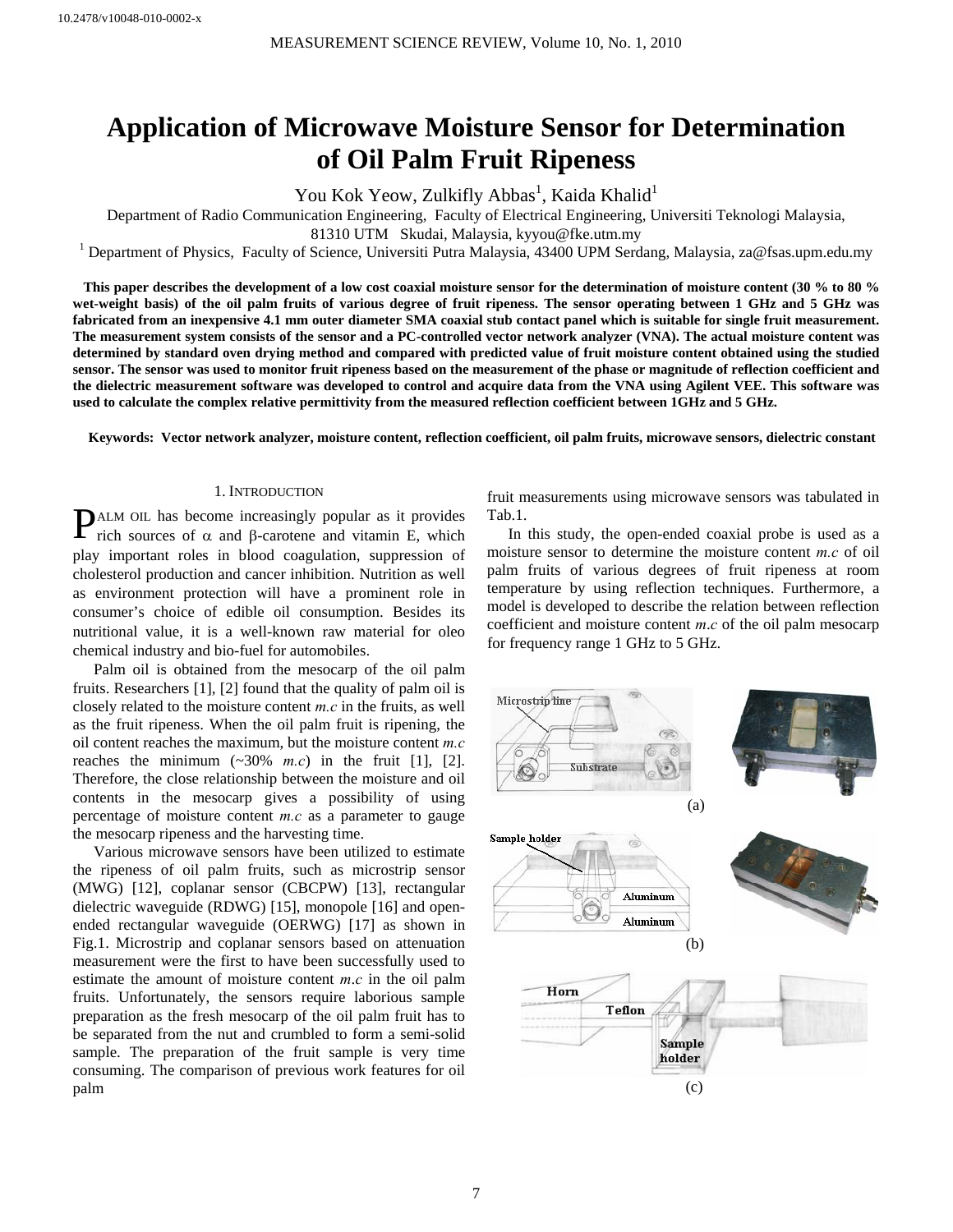

Fig.1 (a) Microstrip sensor (MWG) [12] (b) Coplanar sensor (CBCPW) [13] (c) Rectangular dielectric waveguide (RDWG) [15] (d) Rectangular waveguide (OERWG) [17] (e) Monopole [16] (f) coaxial waveguide (OECWG) (This work).

#### 2. EXPERIMENT AND METHODS

Experimentation planning includes fabrication and construction of open-ended coaxial sensor, oil palm sample preparation, sensor calibration, reflection measurements and moisture content *m.c* measurements in this study.

#### *A. Fabrication of sensor*

The probe was fabricated from a 12.7 mm by 12.7 mm square flange, SMA stub contact panel. The stub was machined flat and polished. The diameter of the inner and outer conductors was 1.3 mm and 4.1 mm, respectively. The dielectric material separating the inner and outer conductor was Teflon (PTFE), as shown in Fig.2.

## *B. Sensor calibration*

For this measurement calibration, no loss was assumed for the electromagnetic wave when it is transmitted in offset coaxial line (see Fig.2 (a)). Thus, the error network calibration parameters of  $S_{11}$  and  $S_{22}$  in Fig.2 (b) are equal to zero. Finally, the concept of Fig.2 (b) was simplified as in Fig.2 (c), where the  $S_{12}$  and  $S_{21}$  are replaced by transmission factor,  $exp(-ik_c d_c)$  [18].

$$
\Gamma_{Actual} = \Gamma_{AA'} \exp(2jk_c d_c)
$$
 (1)

where  $d_c$  and  $k_c$  are the physical length (in meter) and propagation constant of coaxial line, respectively.

 $1 - 5$  GHz Yes Very Comparison features of microwave sensor for oil palm fruits measurements Type of sensor Operating frequency Nondestructive test Set-up speed Cost of sensor One-port measurements Single fruit measurements Sensitivity Precision MWG, [12] 10.7 GHz No Slow Low No No Good Good CBCPW, [13] 2.2 GHz No Slow Low No No Good Good Commercial HP 85070B OECWG, [14]  $0.13 - 20$ GHz No Slow Expensive Yes No Good Good Good RDWG, [15] 8 – 12 GHz No Slow Low No No No Good Good Monopole, [16] 0.5 GHz Yes Very fast Very low Yes Yes Very good Poor OERWG, [17] | 8 – 12 GHz | No | Fast | Very low | Yes | No | Good | Good OECWG (This work) fast Very low | Yes | Yes | Good | Good

Table 1Comparison of previous work features for oil palm fruit measurements using microwave sensors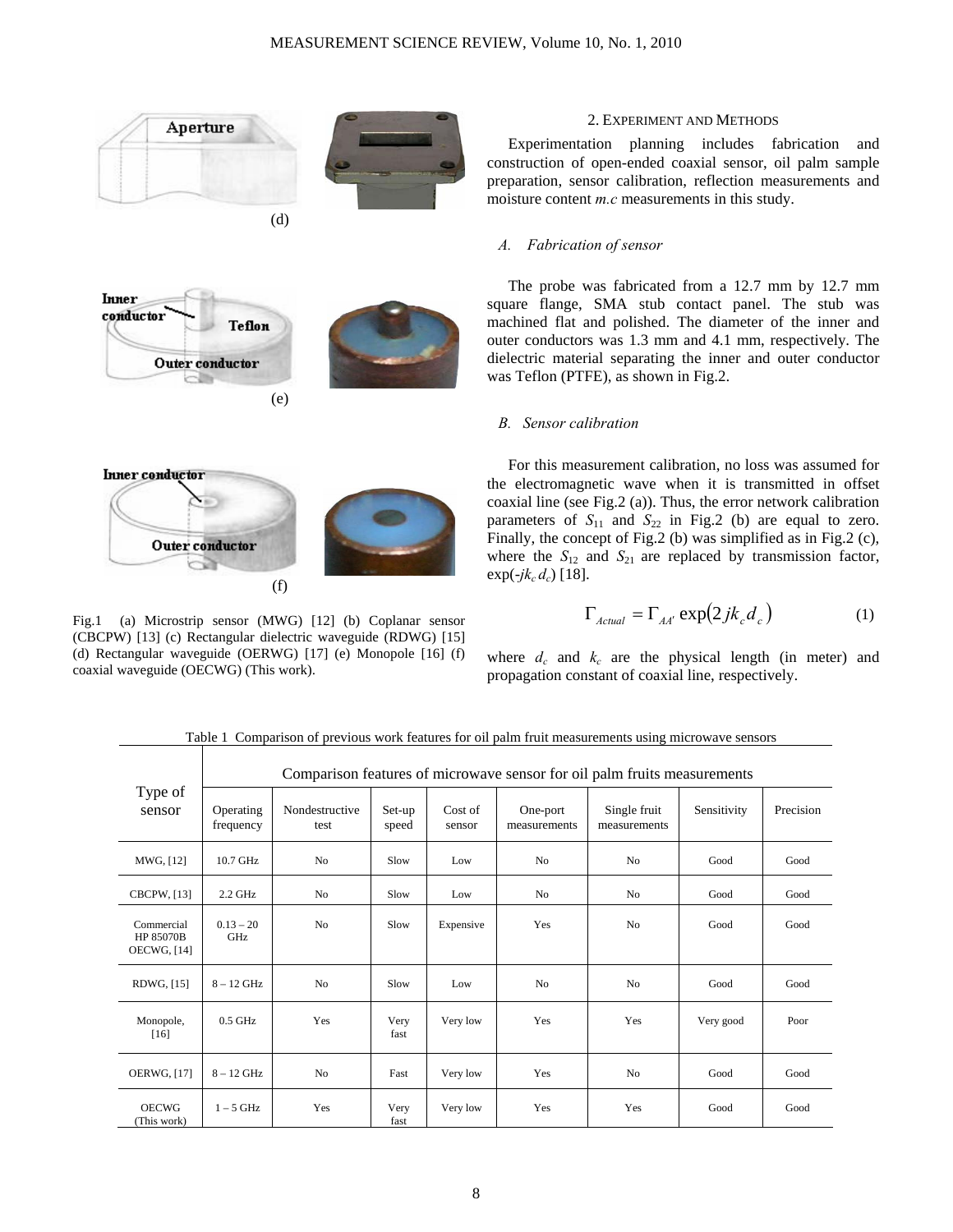

Fig.2 (a) Open-ended coaxial sensor with physical length, *dc* equal to 7.45 mm. (b) Error network calibration. (c) Alternative transmission line calibration.

# *C. Reflection measurements*

The measurement consists of a computer controlled HP 8720B vector network analyzer (VNA) that operates between 1 GHz and 5 GHz. The moisture sensor was connected to VNA port by coaxial cable as shown in Fig.3. All reflection measurements of fruit samples were carried out at room temperature  $(25 \pm 1)$ <sup>o</sup>C.



Fig.3 Experimental set-up

# *D. Sample preparation*

Twenty bunches of tenera variety from different oil palms were selected from the university farm for this study. The surface of the fruit was wiped dry to free excess surface moisture. Part of the fresh mesocarp of each fruit was sliced in the longitudinal direction to ensure good contact between the surface of the mesocarp and the open-ended coaxial probe as illustrated in Fig.4.



Fig.4 Part of the experimental set-up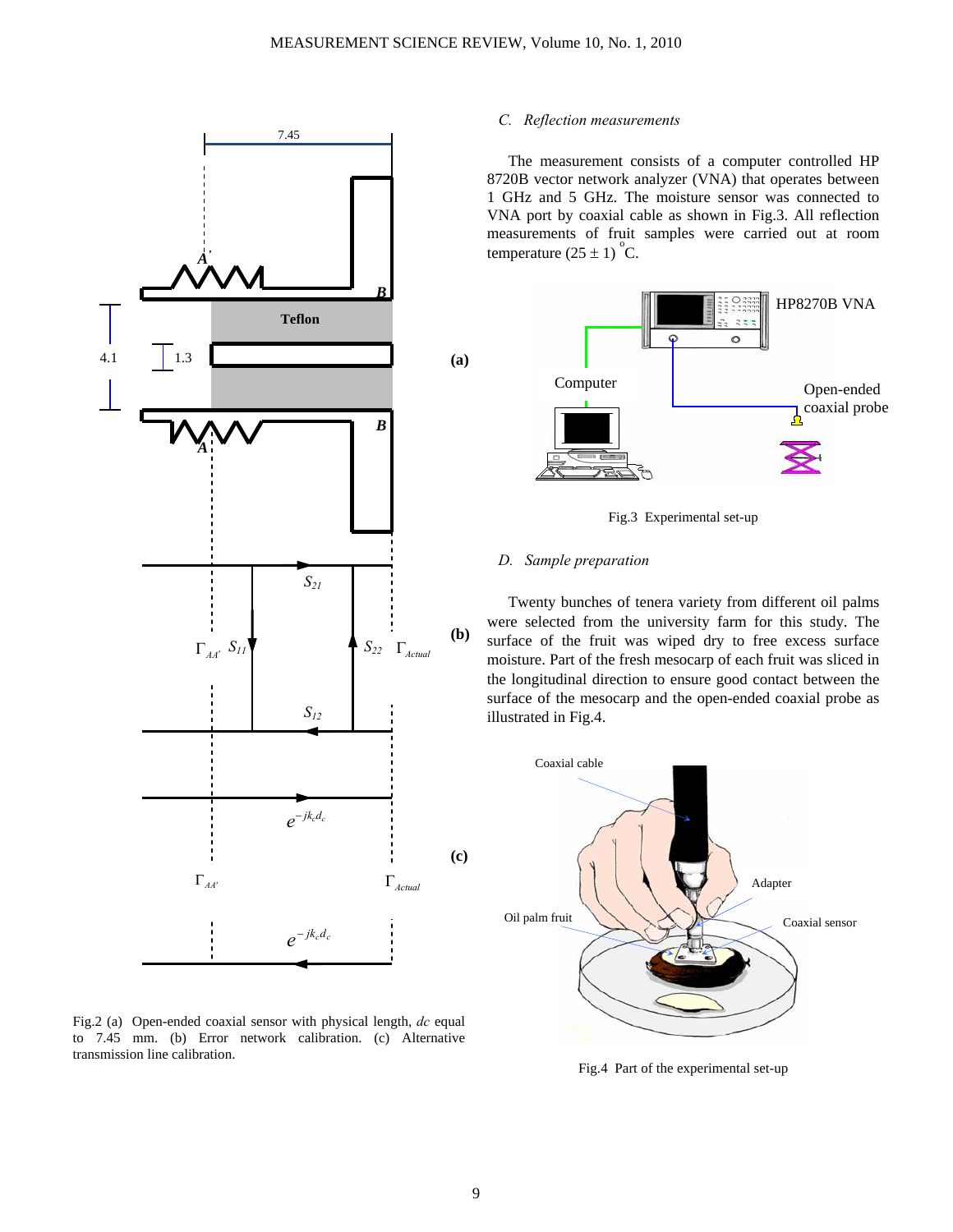# *E. Moisture content m.c measurements*

The actual moisture content of the fruit sample was determined by PORIM test method or standard oven drying method [7]. Before drying, the single fruit sample was weighted by digital scale and the value was recorded. Next, the fruit sample was dried at  $(103 \pm 2)$  °C in the oven for two to three days. During the drying time, the fruit was taken out and cooled off, then re-weighed once every day to ensure the weight of the fruit reached a constant level. The relative moisture content *m.c* of oil palm fruit, in percentage (wet basis), was calculated from:

% 
$$
m.c = \frac{m_{Before\_Dry} - m_{After\_Dry}}{m_{Before\_Dry}} \times 100\%
$$
 (2)

where  $m_{Before\_Dry}$  and  $m_{After\_Dry}$  are the weight of fruit sample before and after drying in the oven, respectively. It is important to emphasize that the weight of the fruit nut is accounted for in the calculation.

## 3. RELATIVE PERMITTIVITY CALCULATION

In this study, the measured reflection coefficient Γ*Actual* of oil palm mesocarp was converted to relative permittivity  $\varepsilon_r$ via [8]:

$$
\varepsilon_r = \frac{Y_o}{j\omega C_T} \left( \frac{1 - \Gamma_{Actual}}{1 + \Gamma_{Actual}} \right)
$$
(3)

where  $\omega$  is the angular frequency. The  $Y_o$  and  $C_T$  are the characteristic admittance and the total aperture capacitance of the coaxial sensor, respectively. The characteristic admittance  $Y_o$  is expressed as:

$$
Y_o = \frac{2\pi\sqrt{\varepsilon_o \varepsilon_c}}{\sqrt{\mu_o} \ln(b/a)}\tag{4}
$$

where  $\varepsilon_o$  and  $\mu_o$  are the free space permittivity and permeability, respectively.  $\varepsilon_c$  is the dielectric constant of the Teflon filling the coaxial line. The *a* and *b* are the inner and outer radius of the coaxial conductors, respectively. The total capacitance  $C_T$  is calculated from [9]:

$$
C_T = 2.38 \varepsilon_o \varepsilon_r (b - a) \tag{5}
$$

For this design sensor, the values of  $Y_o$  and  $C_T$  are equal to 0.0203 S and 0.03 pF.

#### 4. RESULTS AND DISCUSSION

The measurement results were presented in terms of reflection coefficient  $\Gamma$  and the comparison with the analytical [19] and numerical calculations was carried out. Subsequently, the estimation of complex relative permittivity  $\mathcal{E}_r$  of the oil palm mesocarp based on measured reflection coefficient  $\Gamma_{\text{Actual}}$  was calculated using (3).

#### *A. Calibration at the aperture of the coaxial sensor*

The conventional one-port calibration normally involves measuring an open, a short and a reference material (water) of which the properties are known. The calibration procedures are implemented using the basic error-correction method as is shown in Fig.2(b) [10]. However, we have learned that the measuring of standard short is quite difficult to determine accurately and precisely, since it depends on how dense the coaxial probe is pressed to a metal material. In addition, a small air gap between aperture probe and metal material will cause significant measuring errors. To solve this problem, a perfect standard of short calibration must be designed to suite the probe which is used. Even if the perfect short standard has been designed, the calibration using the basic error-correction method gives more repeatable and precise measurement results than the transmission method, which only inputs the physical length of the probe. Nevertheless, by using the transmission line approach, the cost and measuring time will be reduced. In addition, the measurement uncertainties will not contribute to the calibration procedures, since the calibration transmission model [Eq (1)] is based on the theoretical principle.

## *B. Significant sensing area of the coaxial sensor*

The significant sample thickness is estimated based on distance *d* at which the measured reflection coefficient  $\Gamma_{Actual}$ becomes constant when the metallic plate is moved away from the probe surface in a sample as shown in Fig.5. Fig.6 shows that when the sample thickness exceeds 3.5 mm, the measured magnitude and phase of reflection coefficient  $\Gamma$  at 4 GHz remains unchanged for half-infinite free space and water, respectively. It can be concluded that the minimum significant thickness of sample under test is assumed to be 3.5 mm for this study probe below 4 GHz.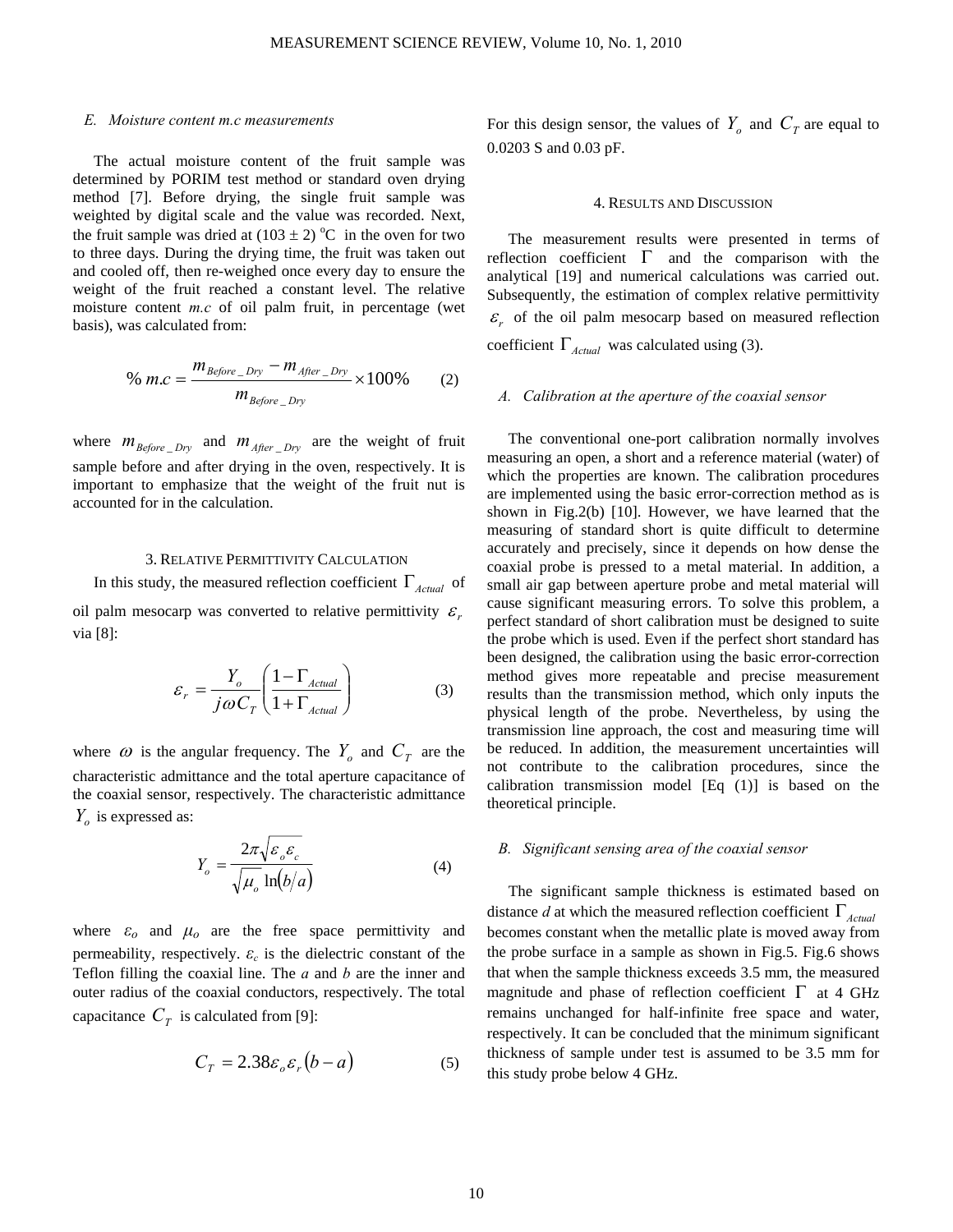

Fig.5 Finite thickness sample, *d* backed by metallic plate



Fig.6 Variation in magnitude and phase of reflection coefficient Γ with medium thickness (free space and water) for 4 GHz

# *C. Variation in reflection coefficient* Γ *with frequency for different moisture content m.c*

The variations in magnitude  $|\Gamma|$  and phase  $\phi$  of the reflection coefficient with moisture content *m.c* for different frequencies were shown in Fig.7 and Fig.8, respectively. The measured magnitude  $|\Gamma|$  and phase  $\phi$  were in good agreement with Finite Element (FEM) simulation and analytical calculation results. The relative complex permittivity  $\varepsilon_r$  of the oil palm mesocarp, used in simulations and calculation, was obtained from measurements using commercial HP 85070B probe. The figures suggested that  $\phi$  vary linearly with the amount of moisture content *m.c* in the oil palm mesocarp, but not  $|\Gamma|$ , since  $|\Gamma|$  illustrates a quadratic plotted shape with respect to moisture content *m.c* at frequency up to 3 GHz. Besides, the measured data of  $|\Gamma|$  were less precise than phase  $φ$ . It was also observed that the data for  $|Γ|$  was less sensitive to moisture content up to 4 GHz. Obviously, magnitude of reflection coefficient |Γ| was less suitable in monitoring the fruit ripeness based on bandwidth measurements. In contrast, the sensitivity in  $\phi$  with respect to moisture content *m.c* is quite constant for all frequencies. Therefore, it was suggested that the phase of reflection coefficient  $\phi$  was the most flexible parameter to relate the moisture content *m.c* of mesocarp. Finally, the empirical formulation of moisture content *m.c* as a function of phase reflection coefficient  $\phi$  was created by using Gaussian Elimination Method as:

$$
\% mc = \begin{cases} \left(1.625 \, \text{J}^{4} - 14.6265 \, \text{J}^{3} + 40.672 \, \text{J}^{2} - 25.4363 \, \text{J} - 53.4792 \, \text{J}^{4} + 10.0564 \, \text{J}^{3} + 0.5604 \, \text{J}^{2} - 5.321 \, \text{J}^{4} + 33.377 \right) \end{cases} \tag{6}
$$

where  $\phi$  and  $f$  are the phase refection coefficient (in rad) and operating frequency (in Hz), respectively.

*D. Variation in relative complex permittivity,*  $\varepsilon$ *<sub>r</sub> with frequency for different moisture content m.c of oil palm mesocarp* 

The relationship between both dielectric constant  $\varepsilon'_{r}$  and loss factor  $\varepsilon$ <sup>"</sup>, of oil palm mesocarp and frequency (1 GHz to 5 GHz) for various percentages of water content *m.c* was shown in Fig.9 and Fig.10. The dielectric constant  $\varepsilon'_{r}$  is calculated from measured reflection coefficient  $\Gamma_{Actual}$  using (3), as well as the comparison of the measurements using commercial HP85070B coaxial probe. Fig.9 revealed that the predicted and measured dielectric constant  $\varepsilon'_{r}$  overall decreased with the increase in frequency.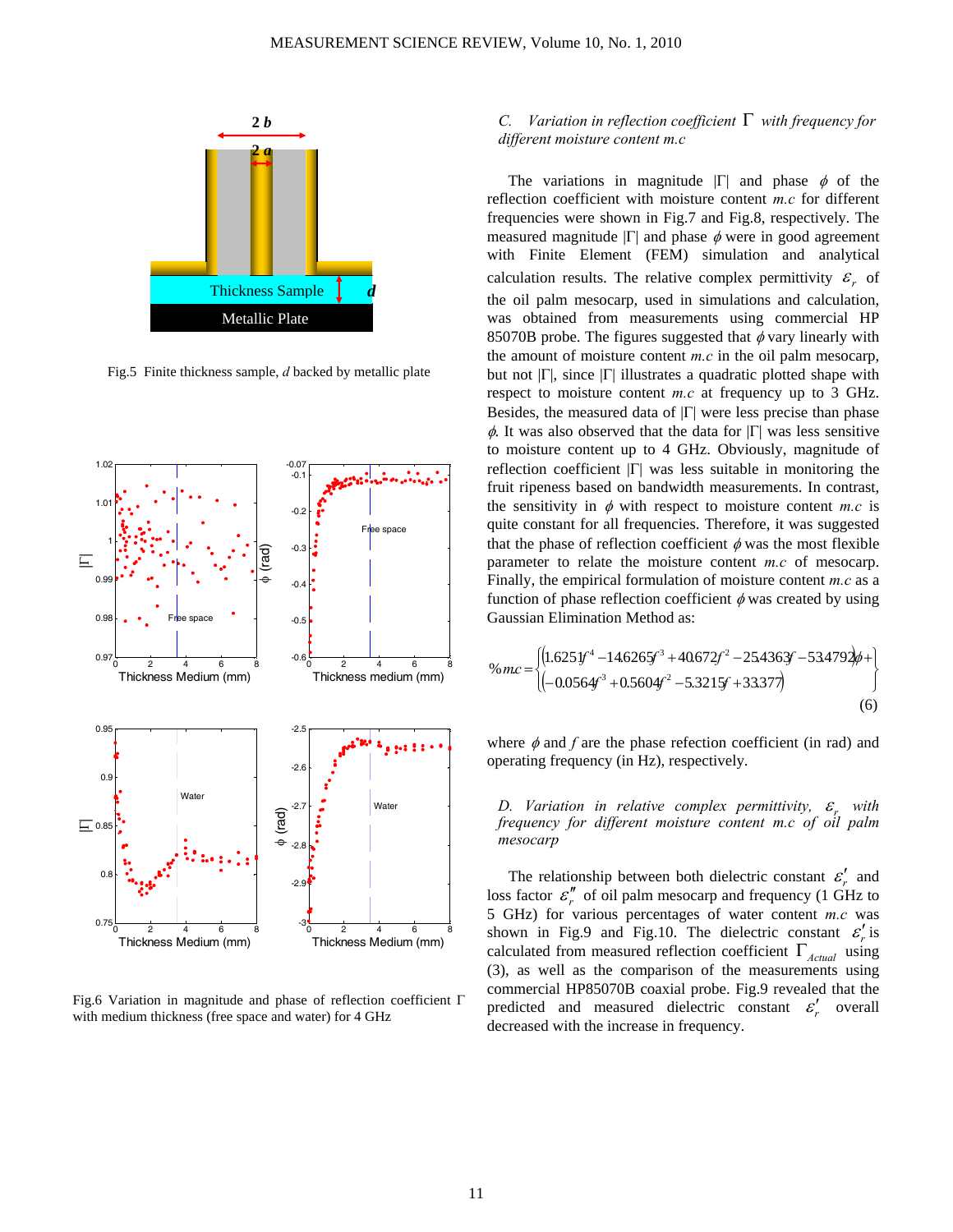

Fig.7 Variation in reflection coefficient magnitude, |Γ| with percentage moisture content *m.c*



Fig.8 Variation in phase shift φ with percentage moisture content *m.c*

In all measured fruits, the loss factor  $\varepsilon$ <sup>*r*</sup> decreased at low frequency, reached a broad minimum between 1 and 3 GHz, then increased again as shown in Fig.10. This behavior is influenced by ionic conductivity at lower frequencies, since dielectric properties in agriculture are believed to be primary dependant on water activity and ionic conductivity of fluids contained in their cellular structure. Overall, the estimated relative permittivity  $\varepsilon_r$  of oil palm mesocarp using (3) corresponded well with measurements using commercial HP85070B coaxial probe. Based on this study, the relationship between dielectric constant  $\varepsilon'_{r}$  and percentage of moisture content in mesocarp, for example at 3 GHz, is obtained and listed in Tab.2. The decrease in relative dielectric constant  $\varepsilon'_{r}$  of the oil palm mesocarp is presumably caused by the displacement of water by oil and fibers contents. The water content *m.c.* is the main contributor to the value of the dielectric constant of the oil palm mesocarp, since the dielectric constant of water ( $\varepsilon' = 80$  at DC) is far greater than that of other substances in the oil palm mesocarp (such as oil and fiber). In addition, the orientation of water molecules is sensitive to the microwave frequencies, especially at 2.45 GHz.

Table 2 Relationship between % water content *m.c* and dielectric constant  $\varepsilon'_{r}$  of oil palm mesocarp for 3 GHz at (  $25 \pm 1$  )<sup>o</sup>C

| <b>Water Content,</b><br>$m.c$ (%) | <b>Dielectric</b><br>Constant, $\mathcal{E}'_r$ |
|------------------------------------|-------------------------------------------------|
| $30 - 40$                          | $10 - 15$                                       |
| $40 - 50$                          | $15 - 25$                                       |
| $50 - 60$                          | $25 - 35$                                       |
| $60 - 70$                          | $35 - 52$                                       |
| $70 - 80$                          | $52 - 62$                                       |

In this work, the relative permittivity  $\varepsilon_r$  of oil palm mesocarp, ranging from 30 % to 80 % of water content at (25  $\pm$  1 °C), can be represented by a sum of the two relaxation processes dielectric model as:

$$
\varepsilon_r = \varepsilon_\infty + \frac{\varepsilon_s - \varepsilon_1}{\left[1 + \left(j\omega a_1 \tau_1\right)^{a_2}\right]^{a_3}} + \frac{\varepsilon_1 - \varepsilon_\infty}{1 + \left(j\omega \tau_2\right)^{a_4}} - \frac{j\sigma}{\omega \varepsilon_o}
$$
\n(7)

where  $\tau_1$  and  $\tau_2$  are the relaxation time for low and high-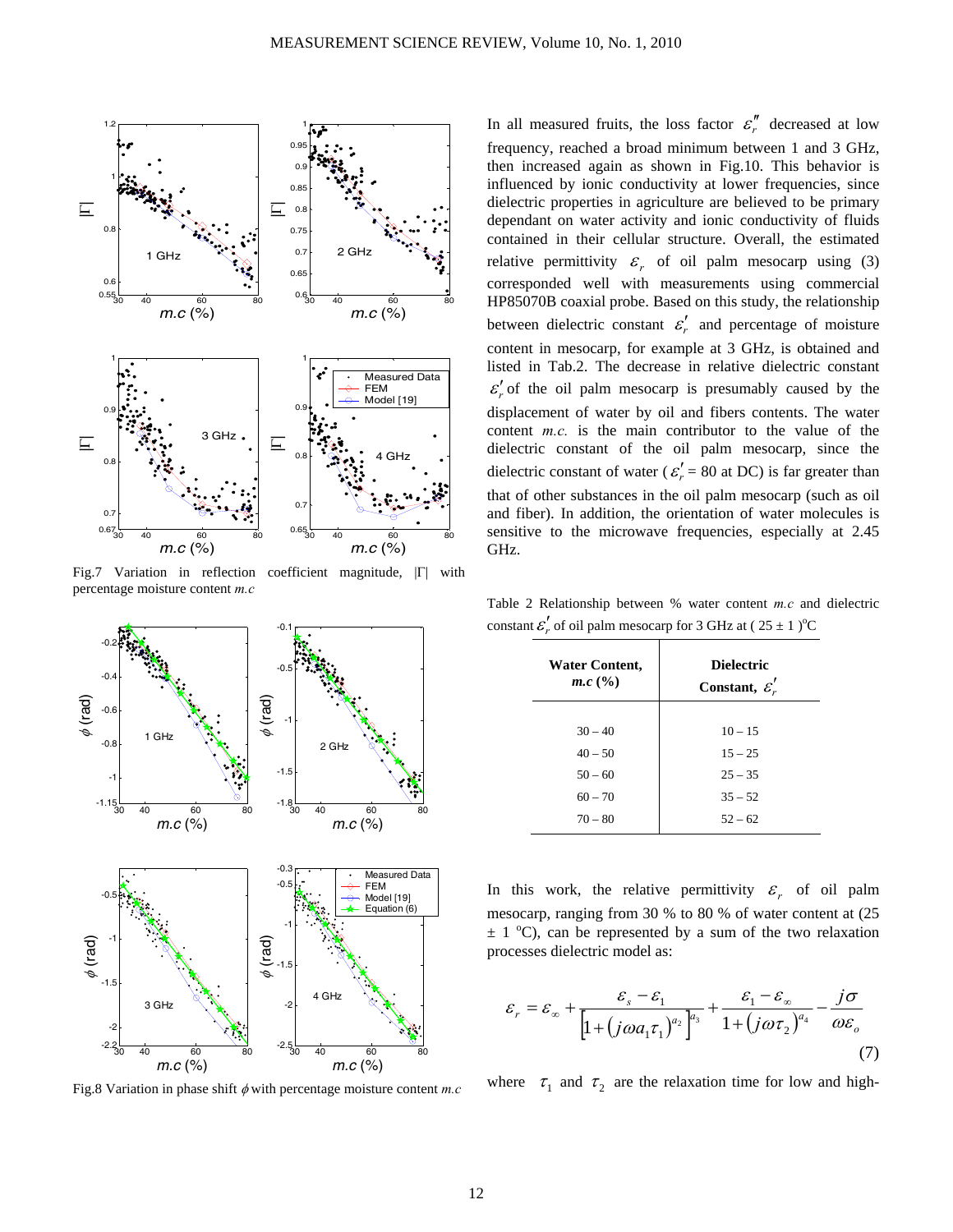frequency processes, respectively. The  $\varepsilon$  and  $\varepsilon$  are the static permittivity for first and second relaxation processes, as well as  $\varepsilon_{\infty}$  is the optical permittivity. The  $\omega$  is the angular frequency and  $\sigma$  is the conductivity of oil palm mesocarp at lower frequencies. The  $a_1$ ,  $a_2$ ,  $a_3$  and  $a_4$  are the empirical constants, which are determined by optimized, up to 120 set measured data using commercial HP85070B probe. The parameters in (7) as a function of water content *m.c* (%) are listed in Appendix. Equation (7) is quite in agreement with random selected measured data using the study coaxial probe. At moisture above 70 %, the higher measurement uncertainty appeared due to the water accumulated at the surface between the sensor and the fruit when the sensor is pressed firmly to the sample fruits.



Fig.9 The variations in dielectric constant,  $\mathcal{E}'_r$  of oil palm mesocarp with frequency for various % moisture content at  $(25 \pm 1)^{\circ}$ C

#### 4. CONCLUSION

For this study, the coaxial sensor is suitable to determine the fruit quality based on measured phase of the reflection coefficient  $\phi$  alone for medium fruit up to 5 GHz. The estimated relative permittivity  $\varepsilon_r$  of oil palm mesocarp from directly inverse solutions corresponded well with measurements using commercial HP85070B coaxial probe. The microwave sensor can be also applied to other fields such as soil moisture determination and quality control of latex.



Fig.10 The variations in loss factor  $\varepsilon$ <sup>*n*</sup> of oil palm mesocarp with frequency for various % moisture content at  $(25 \pm 1)^{\circ}C$ 

# **APPENDIX**

The parameters in  $(7)$  as a function of water content *m.c*  $(\%)$ are listed below:

$$
\varepsilon_{s} = \begin{bmatrix} -3.9899 \times 10^{-4} (mc)^{3} + 8.0046 \times 10^{-2} (mc)^{2} \\ -3.8988 (mc) + 67.258 \end{bmatrix} \pm 0.9792
$$

$$
\varepsilon_1 = \begin{bmatrix} -1.8394 \times 10^{-5} (mc)^4 + 3.8076 \times 10^{-3} (mc)^3 \\ -0.27371 (mc)^2 + 8.7394 (mc) - 98.783 \end{bmatrix} \pm 0.5093
$$

 $\varepsilon_{\infty} = v_{\text{\tiny{water}}} \varepsilon_{\infty}^{\text{\tiny{Water}}} + (0.84 - v_{\text{\tiny{water}}}) \varepsilon_{\infty}^{\text{\tiny{Oil}}} + 0.16 \varepsilon_{\infty}^{\text{\tiny{Fiber}}}$